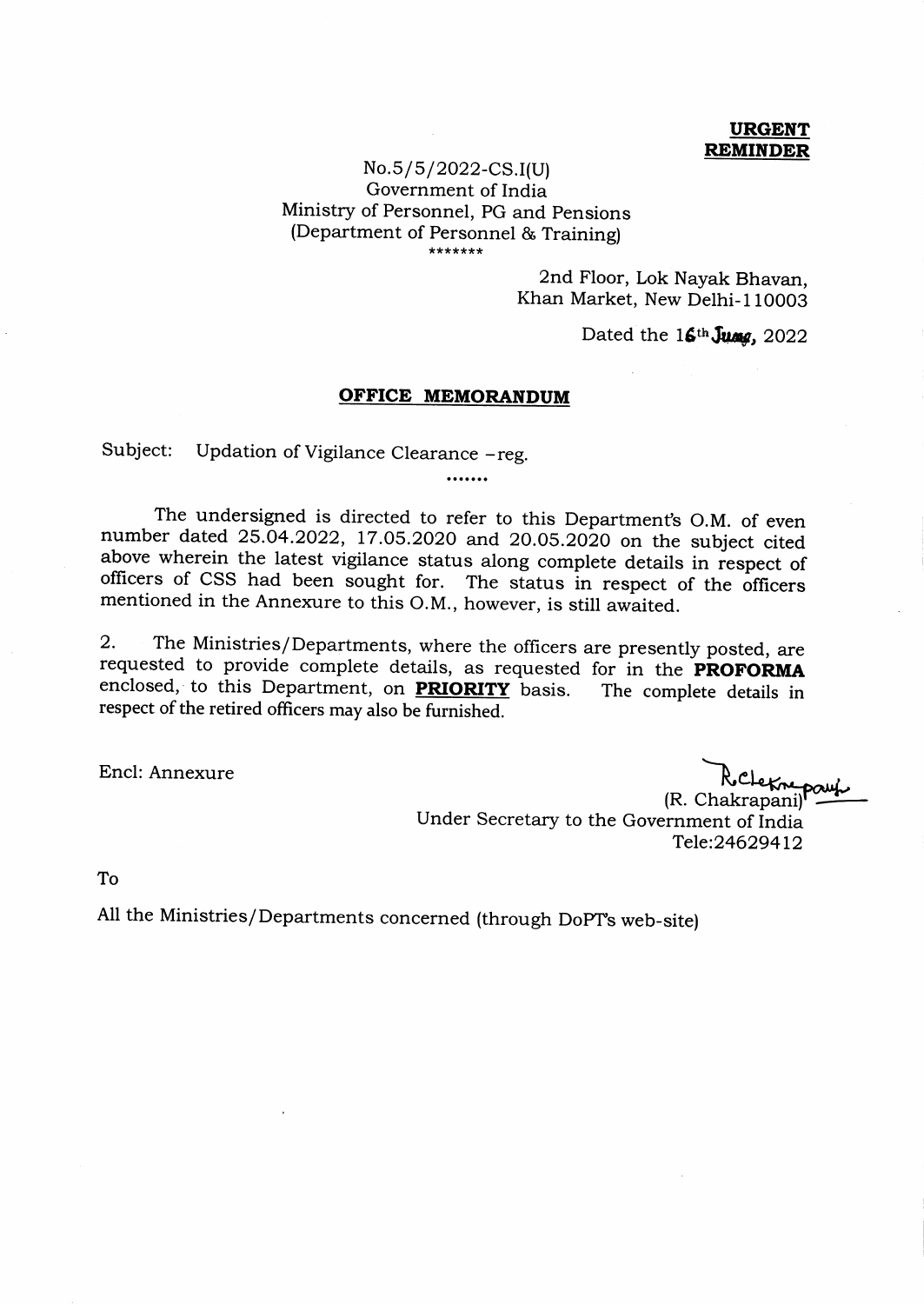## **Annexure**

| SI. No.                 | <b>CSL No.  Name</b> |                                | Post held              | Date of Birth  | Cate-                    |           | <b>SO SL Present Ministry/Department</b>         |
|-------------------------|----------------------|--------------------------------|------------------------|----------------|--------------------------|-----------|--------------------------------------------------|
|                         |                      | (S/Shri/Smt./Ms.)              |                        |                | gory                     |           |                                                  |
| 1                       |                      | <b>JULIET JOSE</b>             | $\overline{SO}$        | 10/Dec/60      | Gen                      |           | 2012 Agriculture & F.W.                          |
| $\overline{2}$          |                      | <b>ABDUL SADIQ KHAN</b>        | US(adhoc)              | 25/Mar/67      | Gen                      |           | 2012 AYUSH                                       |
| $\overline{3}$          |                      | <b>BHAWANI SHANKAR KOTHARI</b> | <b>SO</b>              | 25/Jul/71      | Gen                      |           | 2012 AYUSH                                       |
| 4                       |                      | Patric Xalxo                   | $\overline{SO}$        | 6-Jan-64       | ST                       |           | 2012 AYUSH                                       |
| $\overline{\mathbf{5}}$ | 11050                | II. RAVINDRAN                  | US(Adhoc)              | 16-Jul-64      | $\overline{SC}$          | 2011      | Bio-technology - expired on 28.05.2021.          |
| $\overline{6}$          | 10888                | <b>VASANTHA KUMARI NAIR</b>    | SO                     | 22-Mar-60      | $\overline{Gen}$         | 2011      | Culture                                          |
| $\overline{7}$          |                      | <b>BHASKAR SINGH</b>           | $\overline{SO}$        | 9/Sep/81       | Gen                      |           | <b>2012 DPIIT</b>                                |
| 8                       |                      | <b>PRADEEP KUMAR</b>           | $\overline{SO}$        | 20/Aug/76      | Gen                      | 2012      | <b>DPIIT</b>                                     |
| 9                       | 10368                | Kanta Sanhotra                 | $\overline{\text{SO}}$ | 29-Nov-58      | SC                       | 2010      | <b>Earth Sciences</b>                            |
| $\overline{10}$         | 10907                | <b>SHARDA VILAS</b>            | US(Adhoc)              | 18-Apr-61      | Gen                      | 2011      | <b>Earth Sciences</b>                            |
| $\overline{11}$         | 10677                | MD MARAZUDDIN                  | US(Adhoc)              | 2-Jul-75       | Gen                      | 2011      | <b>Empowerment of Persons with Disabilities</b>  |
| $\overline{12}$         | 10698                | <b>G RAJENDRAN</b>             | SO                     | $8 -$ Apr-60   | Gen                      | 2011      | Expenditure                                      |
| 13                      | 10987                | PALLAB ROY                     | US(Adhoc)              | 2-Oct-61       | Gen                      | 2011      | Expenditure                                      |
| $\overline{14}$         | 11078                | <b>SATYA PAL SINGH</b>         | SO                     | 15-Oct-59      | $\overline{sc}$          | 2011      | Expenditure                                      |
| 15                      |                      | RAJENDER PRASAD                | $\overline{SO}$        | 5/Jul/61       | Gen                      |           | 2012 Expenditure                                 |
| 16                      |                      | Deonisia Ekka                  | S <sub>O</sub>         | 5-Jan-67       | $\overline{\mathsf{ST}}$ |           | 2012 Expenditure                                 |
| $\overline{17}$         |                      | Shankar Bhai Fera              | $\overline{SO}$        | 31-May-68      | $\overline{\mathsf{ST}}$ |           | 2012 Expenditure                                 |
| $\overline{18}$         |                      | Kajal Kumar                    | S <sub>O</sub>         | 11-Dec-61      | SC                       |           | 2013 Expenditure                                 |
| 19                      |                      | <b>SIYA RAM CHAUBEY</b>        | $\overline{SO}$        | 14/Jun/61      | Gen                      |           | 2012 Fertilizers                                 |
| 20                      |                      | Prakash A Khadgi               | $\overline{SO}$        | 1-Jul-62       | $S\bar{T}$               |           | 2012 Fertilizers                                 |
| 21                      |                      | SANJAY MEENA                   | $\overline{SO}$        | 15/Dec/74      | ST                       |           | 2012 Fertilizers                                 |
| $\overline{22}$         |                      | <b>G RAJAKUMAR</b>             | $\overline{SO}$        | 13/Oct/65      | $\overline{\mathsf{ST}}$ |           | 2012 Fertilizers                                 |
| $\overline{23}$         | 10679                | <b>SREEKALA VISWANATH</b>      | US(Adhoc)              | 15-Jun-62      | Gen                      | 2011      | Food & PD - took VRS w.e.f. 16.03.2021.          |
| $\overline{24}$         |                      | LAHAWAR RAM                    | US(adhoc)              | 21/Sep/79      | $\overline{SC}$          | 2012      | <b>Food Processing Industries</b>                |
| 25                      |                      | <b>THAWAR SINGH</b>            | US(adhoc)              | 2/May/64       | $\overline{SC}$          | 2012      | <b>Food Processing Industries</b>                |
| $\overline{26}$         |                      | <b>ASHOK MUDGAL</b>            | US(adhoc)              | 1/May/84       | Gen                      | 2012      | Health & FW - expired on 04.05.2021              |
| $\overline{27}$         | 10696                | <b>VIJAYALAKSHMI MAHADEVAN</b> | US(Adhoc)              | 23-Oct-66      | Gen                      | 2011      | <b>Higher Education</b>                          |
| $\overline{28}$         | 10788                | <b>PRATIBHA SHARMA</b>         | US(Adhoc)              | 29-Feb-64      | Gen                      | 2011      | <b>Higher Education</b>                          |
| 29                      | 10850                | <b>ASHUTOSH KUMAR AGRAWAL</b>  | US(Adhoc)              | 14-Dec-71      | Gen                      | 2011      | Higher Education                                 |
| 30                      | 10858                | <b>AVINASH CHANDRA SHARMA</b>  | US(Adhoc)              | 19-Jul-74      | Gen                      | 2011      | <b>Higher Education</b>                          |
| 31                      | 10872                | C P JOY                        | $\overline{SO}$        | 20-May-60      | Gen                      | 2011      | <b>Higher Education</b>                          |
| $\overline{32}$         | 10877                | T.C. Nipane                    | US(Adhoc)              | 12-Dec-60      | $\overline{\mathsf{ST}}$ | 2011      | <b>Higher Education</b>                          |
| $\overline{33}$         | 10961                | <b>LATHA RAMAN</b>             | US(Adhoc)              | 22-Apr-63      | Gen                      | 2011      | <b>Higher Education</b>                          |
| $\overline{34}$         | 11006                | Navin Kumar                    | US(Adhoc)              | 29-Mar-74      | Gen                      | 2011      | <b>Higher Education</b>                          |
| $\overline{35}$         | 11089                | J.N. Shah                      | US(Adhoc)              | $2$ -Jan-63    | ST                       | 2011      | Higher Education                                 |
| $\overline{36}$         | 11112                | D.T. Pali                      | US(Adhoc)              | 2-Mar-63       | $\overline{\text{ST}}$   |           | 2011 Higher Education                            |
| $\overline{37}$         | 11157                | Santosh Kumar                  | US(Adhoc)              | 25-Dec-73      | Gen                      |           | 2011 Higher Education                            |
| 38                      | 10762                | SUSHMA SOOD                    | SO.                    | $6-Sep-63$     | Gen                      | 2011      | Higher Education - took VRS w.e.f.               |
|                         |                      |                                |                        |                |                          |           | 01.10.2020                                       |
| 39                      | 10665                | <b>PREM CHAND</b>              | US(Adhoc)              | 12-Apr-77      | SC                       | 2011      | Home Affairs                                     |
| 40                      |                      | <b>ANANT KUMAR</b>             | SO                     | 5/Feb/83       | Gen                      |           | 2013 Home Affairs                                |
| 41                      |                      | Parshati Das Gupta             | $\overline{SO}$        | $6 - Jan - 65$ | Gen                      | 2013      | Housing & UA                                     |
| 42                      | 10764                | <b>T G GOPIDASSAN</b>          | $\overline{SO}$        | 6-Feb-60       | Gen                      | 2011      | Legal Affairs                                    |
| 43                      | 10712                | <b>ASHOK KUMAR GUPTA</b>       | US(Adhoc)              | 15-Sep-68      | Gen                      | 2011      | <b>NDMA</b>                                      |
| 44                      |                      | <b>SUBHASH CHAND</b>           | US(adhoc)              | 7/Sep/66       | SC                       | 2012 NDMA |                                                  |
| 45                      |                      | Harbinder Kaur Arora           | SO                     | 25-Aug-63      | Gen                      | 2013      | Niti Aayog                                       |
| 46                      | 11130                | Vijay Mitra                    | $\overline{\text{SO}}$ | 1-Apr-60       | Gen                      | 2011      | Niti Aayog - took VRS                            |
| $\overline{47}$         |                      | <b>HEMANT</b>                  | $\overline{SO}$        | 10/Mar/79      | SC                       | 2013      | Personnel & Training                             |
| 48                      | 10686                | KOMARTHI SATYA NAGENDRA        | SO                     | 9-Apr-60       | Gen                      | 2011      | Personnel & Training                             |
| 49                      | 11037                | Shanti Lata Topo               | $\overline{SO}$        | 14-Oct-63      | <b>ST</b>                | 2011      | Personnel & Training - took VRS w.e.f.           |
|                         |                      |                                |                        |                |                          |           | 03.11.2020.                                      |
| 50                      | 11073                | D.C Nimje                      | S <sub>O</sub>         | 14-Aug-60      | $\overline{\mathsf{ST}}$ | 2011      | Science & Technology                             |
| 51                      |                      | <b>JAGDISH PRASAD</b>          | $\overline{SO}$        | 8/Jul/60       | $\overline{SC}$          |           | 2012 Shipping                                    |
| $\overline{52}$         | 10746                | SAKTI PADA NANDI               | US(Adhoc)              | 29-Mar-62      | Gen                      | 2011      | Social Justice & Empowerment                     |
| 53                      | 10884                | <b>GOPALKRISHNA BHAT P</b>     | <b>SO</b>              | 23-Sep-60      | Gen                      | 2011      | Social Justice & Empowerment                     |
| 54                      | 11029                | L.N. Dehran                    | SO.                    | 10-Jul-59      | $\overline{\mathsf{ST}}$ | 2011      | Social Justice & Empowerment                     |
| 55                      | 10816                | S RAGOTHAMAN                   | <b>SO</b>              | 23-Apr-60      | Gen                      | 2011      | <b>Statistics &amp; Programme Implementation</b> |
| 56                      | 10710                | SAROJ SHARMA                   | US(Adhoc)              | 10-Aug-61      | Gen                      | 2011      | <b>Water Resources</b>                           |
| 57                      | 11191                | Umesh K Pali                   | US(Adhoc)              | 28-Jan-64      | <b>ST</b>                | 2011      | <b>Water Resources</b>                           |
| 58                      |                      | Satish S. Koli                 | SO                     | 12-Sep-63      | ST                       |           | 2013 Water Resources                             |
|                         |                      |                                |                        |                |                          |           |                                                  |

Reletingaus